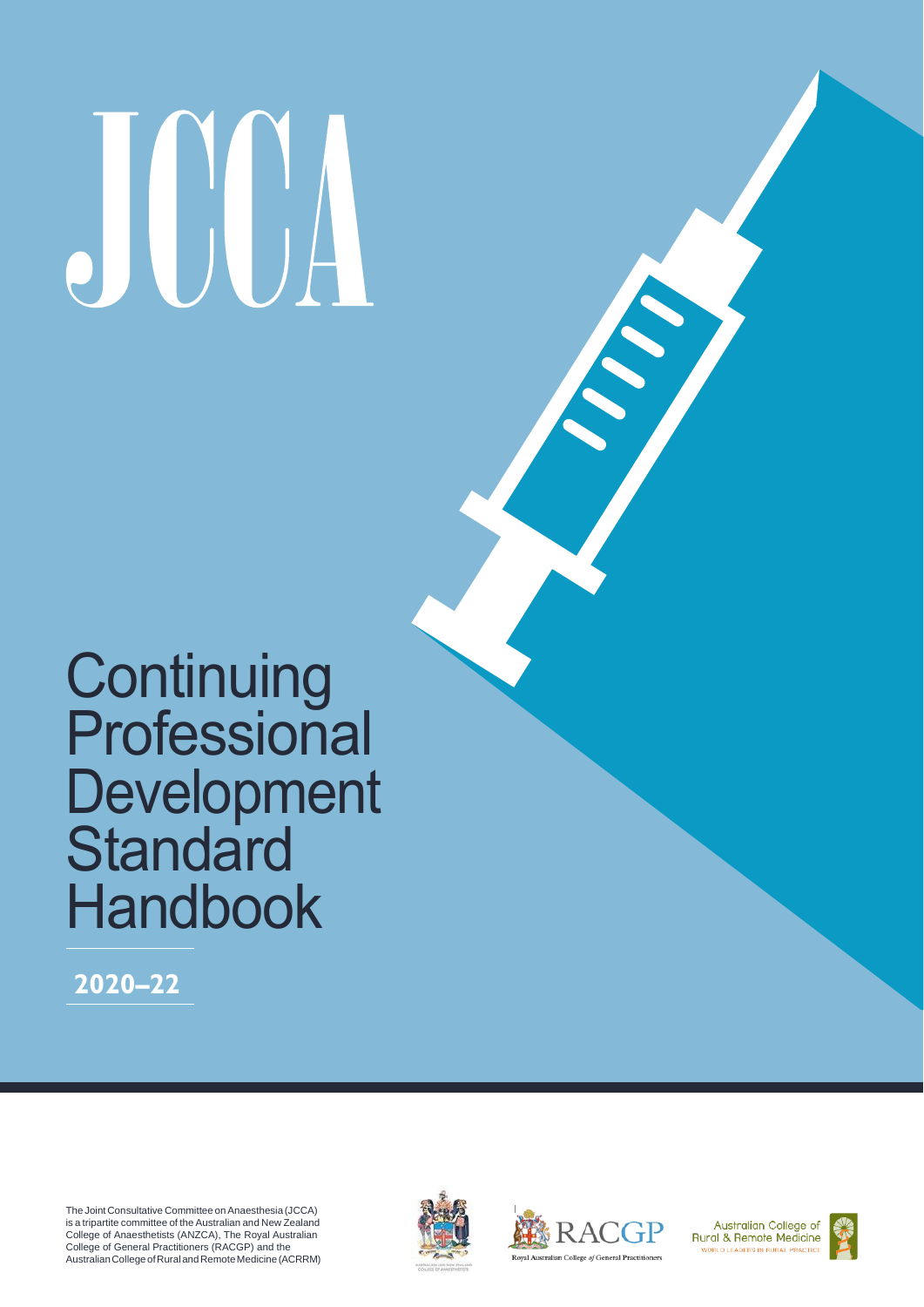

## **Contents**

Correspondence **JCCA** Secretariat Level 1 / 100 Wellington Parade East Melbourne VIC 3002 Tel 03 8699 0577 Email jcc@racgp.org.au

Australian and New Zealand College of Anaesthetists (ANZCA) 630 St Kilda Road Melbourne VIC 3004 ACN 055 042 852 Tel 03 9510 6299 Fax 03 9510 6786

The Royal Australian College of General Practitioners (RACGP) 100 Wellington Parade East Melbourne VIC 3002 ACN 000 223 807 Tel 03 8699 0577

Australian College of Rural and Remote Medicine (ACRRM) GPO Box 2507 Brisbane QLD 4001 ACN 078 081 848 Tel 07 3105 8200 Email pdp@acrrm.org.au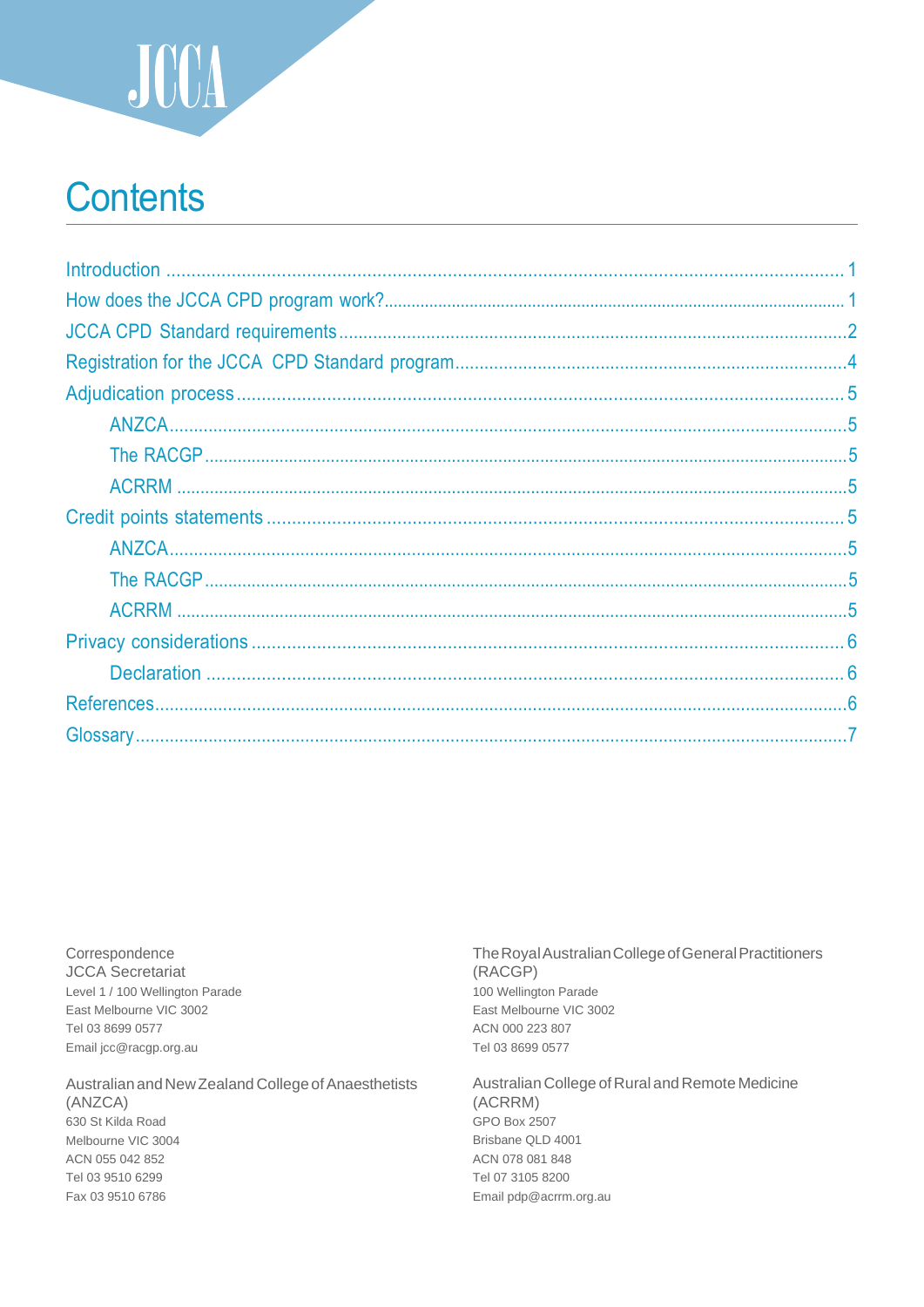# **Introduction**

The Joint Consultative Committee on Anaesthesia (JCCA) is a tripartite committee comprised of representatives appointed by their respective council/boards of the Australian and New Zealand College of Anaesthetists (ANZCA), The Royal Australian College of General Practitioners (RACGP) and the Australian College of Rural and Remote Medicine (ACRRM).

The JCCA CPD Standard defines the minimum recommended requirement for all general practitioners providing anaesthesia services. The Standard parallels the ANZCA CPD Standard for 'Practice Evaluation' and 'Emergency Responses' training.

Effective CPD is understood by the medical profession as educational activity that results in quality improvement in clinical practice. It is the expectation of the JCCA that all general practitioners providing anaesthesia services will complete CPD to the standard as defined by the JCCA CPD Standard program. Successful completion of the JCCA's CPD program leads to the issue of a certificate of completion.

The principles on which the JCCA makes decisions about rural general practitioner anaesthesia training and ongoing education are:

- there are areas of Australia where there will always be a requirement for GPs to provide anaesthesia services to meet the needs of the community. This is mainly in small rural towns and some provincial cities. In those larger regional centres that provide a specialistanaestheticservice, general practitioners providing anaesthesia services andtheirspecialistcolleagues should work in cooperation.
- General practitioners providing anaesthesia services must have appropriate training and must be providing safe anaesthesia. The majority of general practitioners providing anaesthesia services will have completed the Curriculum for general practitioner anaesthesia.
- General practitioners providing anaesthesia services need to maintain an adequate volume of practice to maintain their anaesthesia skills and knowledge, ie there needs to be a regular caseload commitment to anaesthesia and participation in ongoing CPD in the field of anaesthesia. This includes areas of subspecialty anaesthesia practice, such as paediatrics and obstetrics.

## How does the JCCA CPD Standard work?

The JCCA CPD Standard involves completion of continuing professional development (CPD) activities within the ANZCA CPD program, the RACGP Continuing Professional Development (CPD) program or the ACRRM Professional Development Program (PDP):

- 1. Two practice evaluation activities directly related to the practice of clinical anaesthesia; and
- 2. Two emergency response activities.

Activities which have been approved as meeting the JCCA CPD Standard requirements by each individual college can be claimed from 1 January 2020 to 31 December 2022.

The JCCA can also provide guidelines and advice to the three colleges on the adjudication of anaesthesia activities if required.

Each college will issue a certificate of CPD Standard completion at the conclusion of the triennium if all requirements have been met.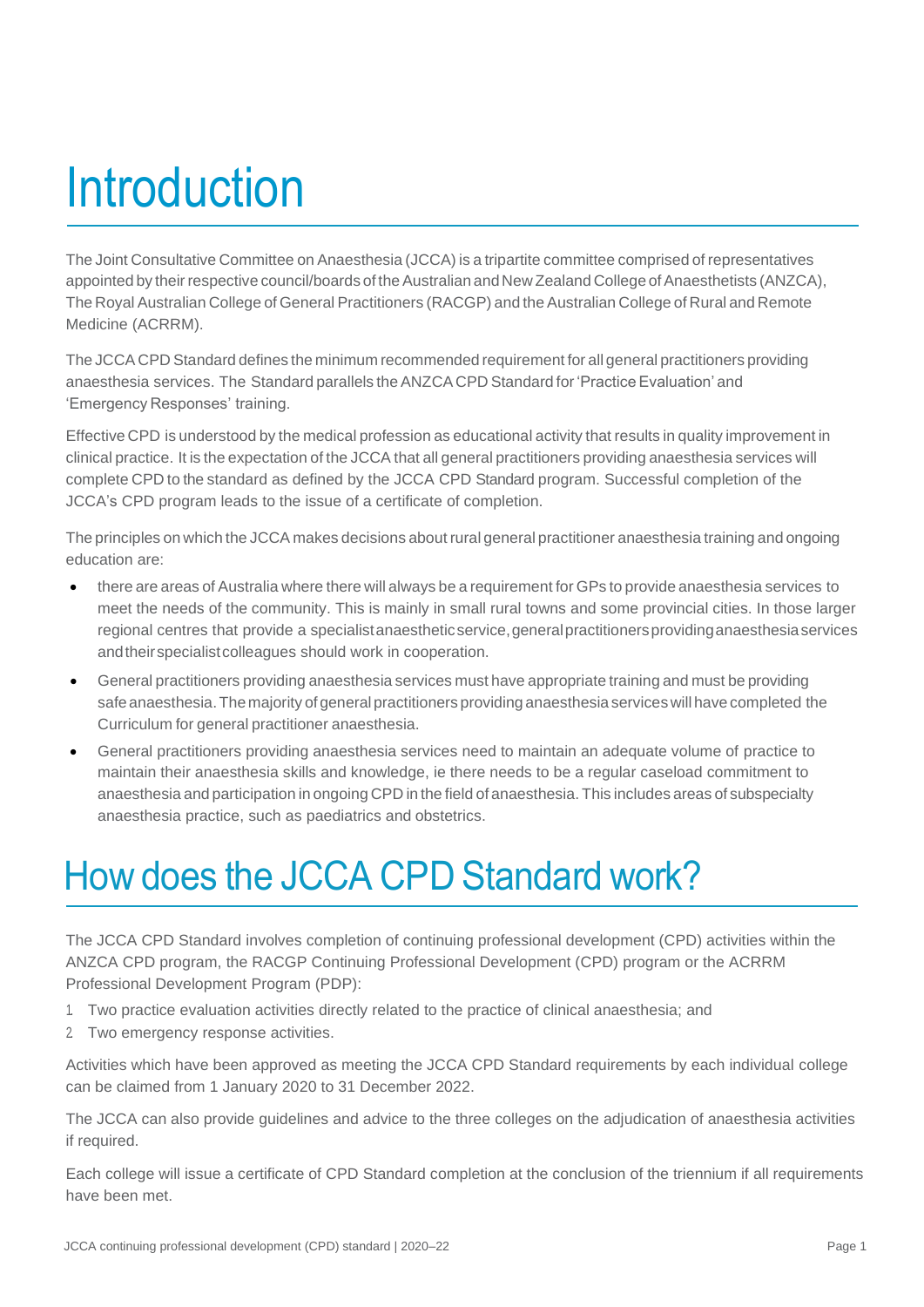

## **Table 1 – JCCA CPD Standard requirements**

Participants in the JCCA CPD Standard program can complete their college's activities outlined in the columns below or a mixture of ANZCA activities and the relevant college's activities, eg for Requirement 1 an RACGP member can complete one ANZCA activity and one alternative from the RACGP column – or two ANZCA or two RACGP CPD accredited activities.

| JCCA CPD Standard 2020-22 triennium requirements                                                                                                                                                                                          |                                                                                                                                                                                                                                                                                                                                                                                                                                                         |                                                                                                                                                                                                                                                                                                                                                                                                                                                                                                                                                                                                                                        |  |
|-------------------------------------------------------------------------------------------------------------------------------------------------------------------------------------------------------------------------------------------|---------------------------------------------------------------------------------------------------------------------------------------------------------------------------------------------------------------------------------------------------------------------------------------------------------------------------------------------------------------------------------------------------------------------------------------------------------|----------------------------------------------------------------------------------------------------------------------------------------------------------------------------------------------------------------------------------------------------------------------------------------------------------------------------------------------------------------------------------------------------------------------------------------------------------------------------------------------------------------------------------------------------------------------------------------------------------------------------------------|--|
| <b>Requirement 1</b>                                                                                                                                                                                                                      |                                                                                                                                                                                                                                                                                                                                                                                                                                                         |                                                                                                                                                                                                                                                                                                                                                                                                                                                                                                                                                                                                                                        |  |
| <b>ANZCA</b>                                                                                                                                                                                                                              | <b>RACGP</b>                                                                                                                                                                                                                                                                                                                                                                                                                                            | <b>ACRRM</b>                                                                                                                                                                                                                                                                                                                                                                                                                                                                                                                                                                                                                           |  |
| Two from the following four<br>practice evaluation activities:<br>Patient experience survey<br>Multi-source feedback<br>Peer review of practice<br>Clinical audit of own<br>practice or significant input<br>into group audit of practice | Two practice evaluation<br>activities from the following<br>practice evaluation activities:<br>An ANZCA practice<br>evaluation activity<br>OR.<br>An RACGP CPD accredited<br>activity equivalent:<br>Clinical audit (directly<br>related to clinical<br>anaesthesia)<br>Supervised clinical<br>attachment<br>(recommended to be<br>with a specialist<br>anaesthetist)<br>Practice audit (formerly<br>PDSA) directly related<br>to clinical anaesthesia. | Two practice evaluation<br>activities from the following<br>practice evaluation activities:<br>An ANZCA practice<br>evaluation activity<br><b>OR</b><br>An ACRRM equivalent:<br>Clinical audit<br><b>Clinical attachment</b><br>Multi-Source Feedback<br>$\overline{\phantom{0}}$<br>(MSF)<br>Observation of clinical<br>practice (peer review)<br>Case-based discussion<br>(peer review).<br>Note that this is a<br>cumulative six hour<br>block.<br>Maintain and reflect on<br>procedural logbook.<br>Each practice evaluation<br>activity should be a minimum<br>of six hours long and directly<br>related to clinical anaesthesia. |  |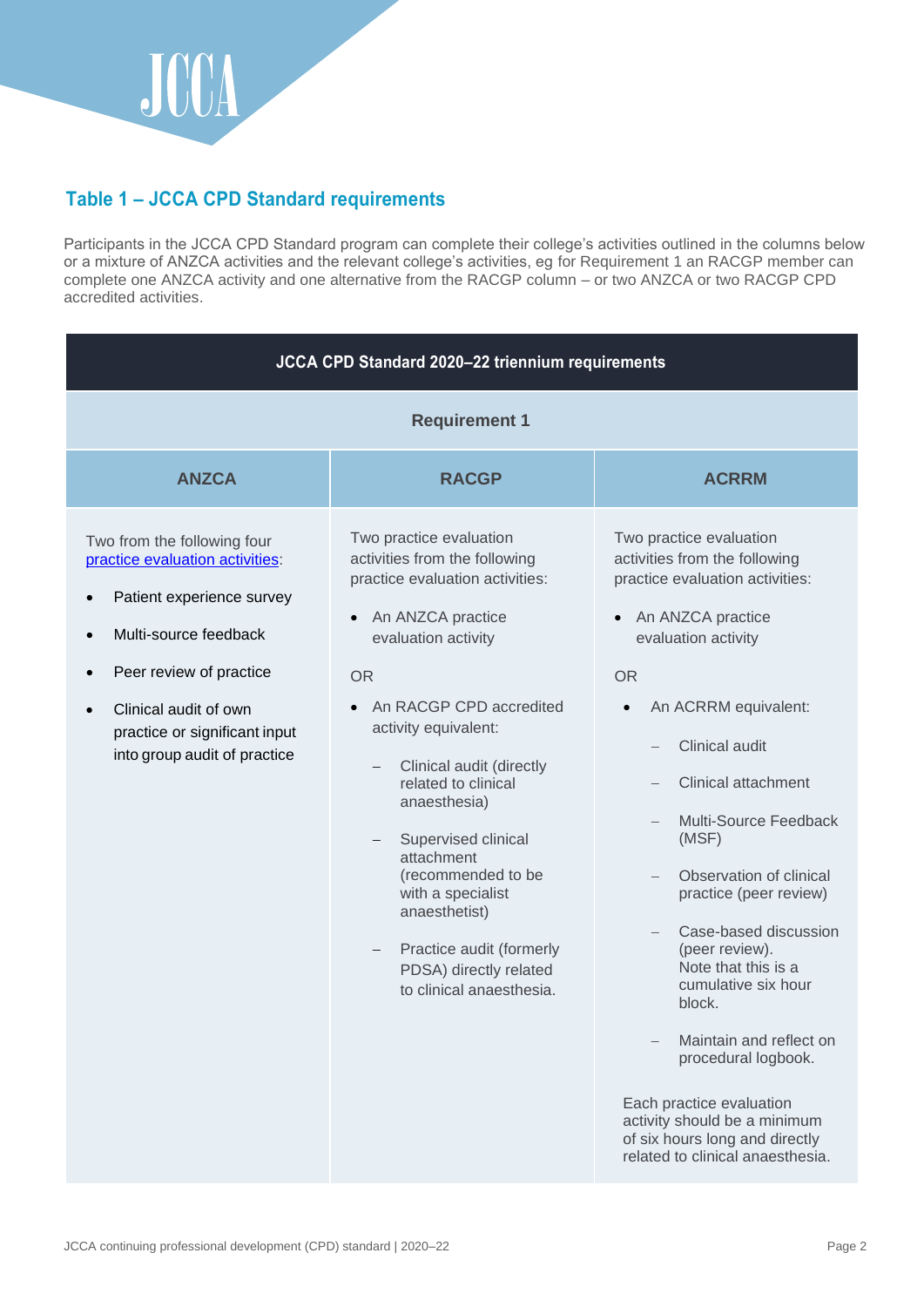#### **JCCA CPD Standard 2020–22 triennium requirements (cont)**

| <b>Requirement 2</b>                                                                                                                                                                                                                                                                                                                                                                                                                                  |                                                                                                                                                                                                                                                                                                                                                                                                                                                                                                                                                                                     |                                                                                                                                                                                                                                                                                                                                                                                                                                                                                                                                                                                 |  |
|-------------------------------------------------------------------------------------------------------------------------------------------------------------------------------------------------------------------------------------------------------------------------------------------------------------------------------------------------------------------------------------------------------------------------------------------------------|-------------------------------------------------------------------------------------------------------------------------------------------------------------------------------------------------------------------------------------------------------------------------------------------------------------------------------------------------------------------------------------------------------------------------------------------------------------------------------------------------------------------------------------------------------------------------------------|---------------------------------------------------------------------------------------------------------------------------------------------------------------------------------------------------------------------------------------------------------------------------------------------------------------------------------------------------------------------------------------------------------------------------------------------------------------------------------------------------------------------------------------------------------------------------------|--|
| <b>ANZCA</b>                                                                                                                                                                                                                                                                                                                                                                                                                                          | <b>RACGP</b>                                                                                                                                                                                                                                                                                                                                                                                                                                                                                                                                                                        | <b>ACRRM</b>                                                                                                                                                                                                                                                                                                                                                                                                                                                                                                                                                                    |  |
| Two from the following<br>emergency responses<br>activities:                                                                                                                                                                                                                                                                                                                                                                                          | Two emergency response<br>activities from the following<br>emergency response activities:                                                                                                                                                                                                                                                                                                                                                                                                                                                                                           | Two emergency response<br>activities from the following<br>emergency response activities:                                                                                                                                                                                                                                                                                                                                                                                                                                                                                       |  |
| Management of 'can't<br>intubate, can't oxygenate'                                                                                                                                                                                                                                                                                                                                                                                                    | An ANZCA emergency<br>response activity                                                                                                                                                                                                                                                                                                                                                                                                                                                                                                                                             | An ANZCA emergency<br>response activity                                                                                                                                                                                                                                                                                                                                                                                                                                                                                                                                         |  |
| Management of cardiac arrest<br>$\bullet$                                                                                                                                                                                                                                                                                                                                                                                                             | <b>OR</b>                                                                                                                                                                                                                                                                                                                                                                                                                                                                                                                                                                           | <b>OR</b>                                                                                                                                                                                                                                                                                                                                                                                                                                                                                                                                                                       |  |
| Management of anaphylaxis<br>$\bullet$                                                                                                                                                                                                                                                                                                                                                                                                                | An RACGP equivalent:<br>$\bullet$                                                                                                                                                                                                                                                                                                                                                                                                                                                                                                                                                   | An ACRRM equivalent:                                                                                                                                                                                                                                                                                                                                                                                                                                                                                                                                                            |  |
| Management of major<br>$\bullet$<br>haemorrhage<br>Management of major<br>haemorrhage courses can<br>also be completed online<br>via the BloodSafe<br>eLearning Australia portal<br><b>Critical Bleeding</b><br>Postpartum Haemorrhage<br>Note that only one online<br>activity can be completed<br>during the triennium.<br>Presenting and teaching at<br>an ANZCA approved CPD<br>emergency response<br>course (only once in a<br>12 month period). | An RACGP/ARC<br>accredited Advanced<br>Life Support course can<br>be substituted for an<br><b>ANZCA Management of</b><br>cardiac arrest course<br>Management of major<br>haemorrhage courses<br>can also be completed<br>online via the<br><b>BloodSafe eLearning</b><br>Australia portal<br><b>Critical Bleeding</b><br>$\circ$<br>Postpartum<br>$\circ$<br>Haemorrhage<br>Note that only one online<br>activity can be completed<br>during the triennium.<br>Presenting and teaching<br>at an RACGP approved<br>emergency response<br>course (only once in a<br>12 month period). | An ACRRM accredited<br><b>Advanced Life Support</b><br>course can be<br>substituted for an<br>ANZCA Management of<br>cardiac arrest course<br>Management of major<br>haemorrhage courses<br>can also be completed<br>online via the<br><b>BloodSafe eLearning</b><br>Australia portal<br><b>Critical Bleeding</b><br>$\circ$<br>Postpartum<br>$\circ$<br>Haemorrhage<br>Note that only one online<br>activity can be completed<br>during the triennium.<br>Presenting and teaching<br>at an ACRRM approved<br>emergency response<br>course (only once in a<br>12 month period). |  |

Further information RACGP [www.racgp.org.au](http://www.racgp.org.au/) ACRRM [www.acrrm.org.au](http://www.acrrm.org.au/) ANZCA www.anzca.edu.au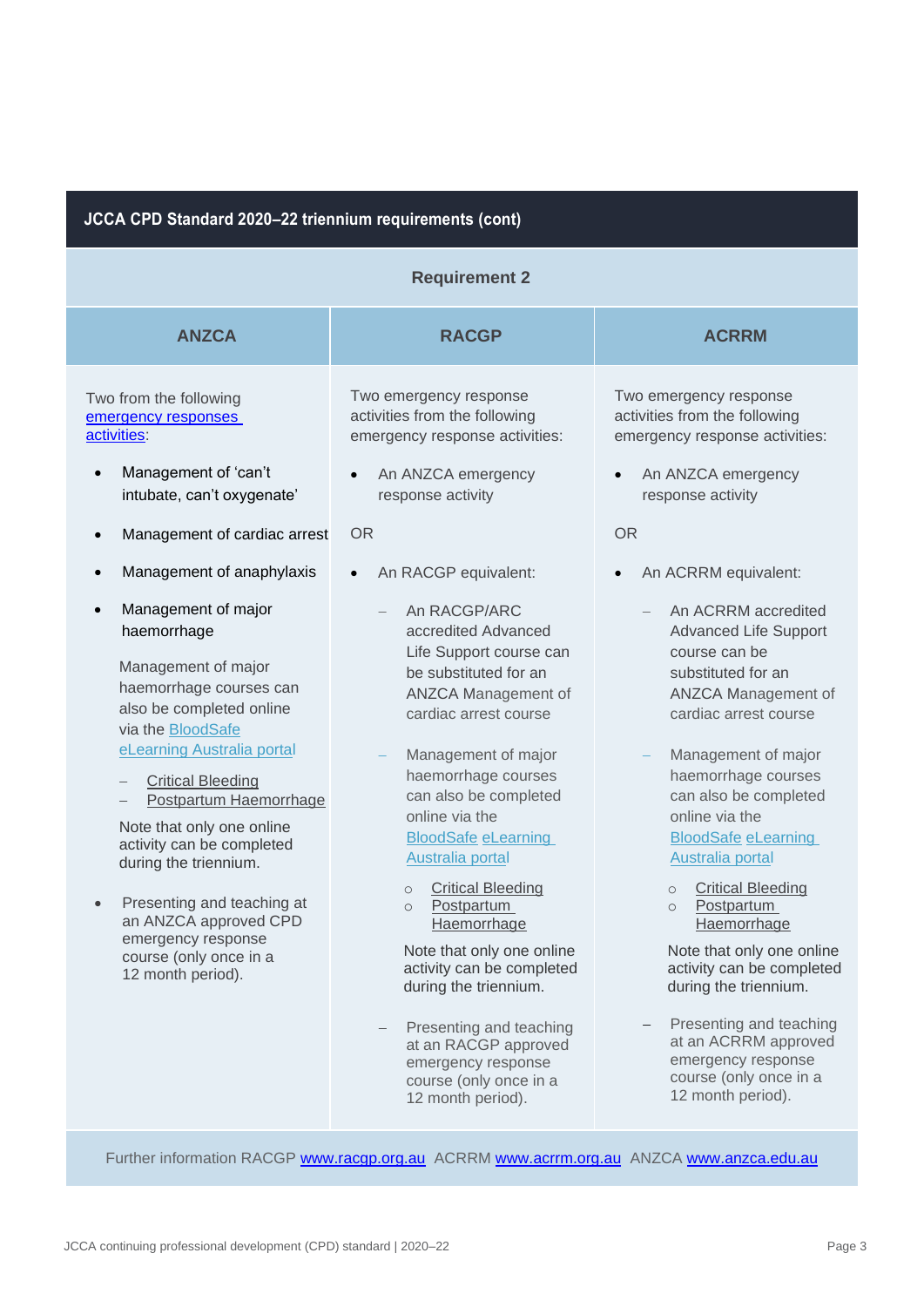

## Registration for the JCCA Standard CPDProgram

Registration for the JCCA's CPD Standard is not compulsory. General practitioners providing anaesthesia services can complete the JCCA CPD Standard requirements by participating in their own college CPD/PDP program (ACRRM, RACGP or ANZCA). Members should advise their individual College if they wish to demonstrate that they have met the JCCA CPD requirements through their College program, to ensure that their relevant CPD activities are recorded.

Non-members of any of the three colleges can register with the RACGP CPD program. There will be a fee payable for this, as below. The non-member registration form is to be completed and emailed to [RACGP National CPD.](mailto:cpd.national@racgp.org.au)

| Registration | \$345.00 |
|--------------|----------|
| GST          | \$34.50  |
| Total fee    | \$379.50 |

Completion of the JCCA CPD Standard results in the issue of a certificate of CPD Standard completion by one of the colleges. It does not infer that a practitioner is up-to-date and fit to practise.

Any decision, approval, consent, or the exercise of any discretion, by the JCCA will be considered on a case–by–case basis, having regard to the particular circumstances of each case. Notwithstanding these requirements the JCCA may exercise or dispense other decisions in extraordinary circumstances. Any such decision, approval, consent or exercise of discretion will not be binding on any other or future decisions or set any precedent for other or future decisions regarding the CPD Standard requirements.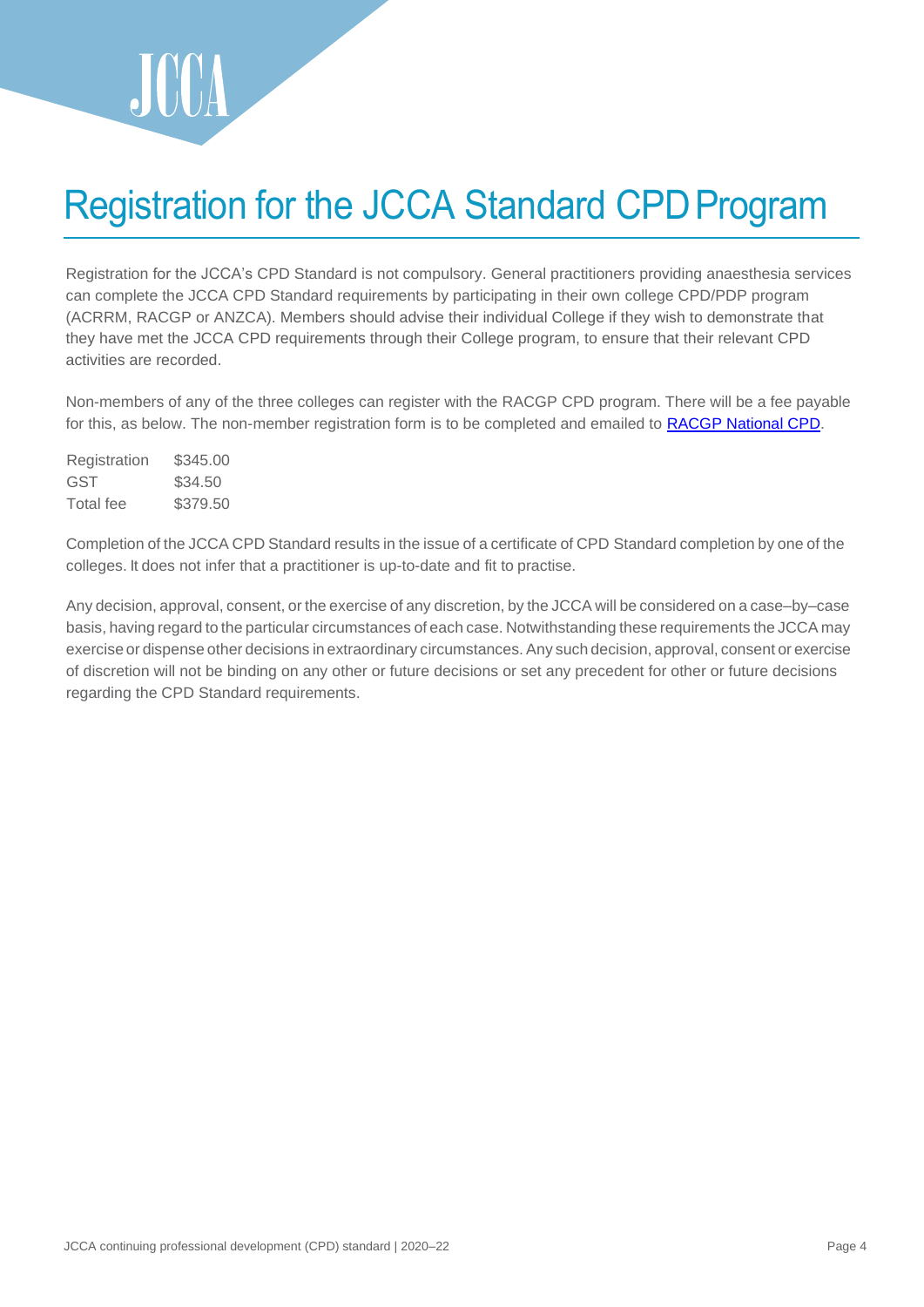## **Adjudication process**

#### <span id="page-6-0"></span>ANZCA

The ANZCA CPD [program](https://www.anzca.edu.au/education-training/anzca-and-fpm-cpd-program/requirements-of-the-anzca-and-fpm-cpd-program) is conducted by the ANZCA CPD [department.](https://cpd.anzca.edu.au/Account/LogOn?ReturnUrl=%2f) This program is triennial, and only offered in electronic form.

At the conclusion of each triennium, ANZCA CPD participants who are also registered with the JCCA CPD Standard program will be issued with a Certificate of compliance by ANZCA to state that triennial CPD requirements have been met. ANZCA CPD program participants may need to also show their CPD Standard activities as listed in their ANZCA CPD statement to their credentialing committee.

## <span id="page-6-1"></span>The RACGP

Applications for adjudication in the RACGP CPD program are submitted to the [RACGP CPD national and state](https://www.racgp.org.au/education/professional-development/qi-cpd/state-contact-details) [offices.](https://www.racgp.org.au/education/professional-development/qi-cpd/state-contact-details) The CPD Coordinators assess each activity forits educational component and anaesthesia content according to CPD criteria.

Anaesthesia CPD points will be recorded in the credit points statement issued by the RACGP.

#### <span id="page-6-2"></span>ACRRM

Adjudication by the ACRRM PDP is conducted through a mixture of self-recording with evidence of attendance, and notification by education providers.

ACRRM will provide a certificate at the end of triennium stating that the JCCA standard has been achieved for those ACRRM members who complete the requirements as outlined in this document.

## Credit points statements

## <span id="page-6-3"></span>ANZCA

For general practitioners providing anaesthesia services participating in the program via the ANZCA CPD program, points will be recorded by the ANZCA CPD program.

## <span id="page-6-4"></span>The RACGP

Forgeneral practitioners providinganaesthesia services participatingvia the RACGP CPD program their credit points statement will detail the anaesthesia activities on the statement.

Non-members can request a list of their JCCA CPD Standard activities from the [state RACGP CPD office.](https://www.racgp.org.au/education/professional-development/qi-cpd/state-contact-details)

#### <span id="page-6-5"></span>ACRRM

For GPs participating in the program via the ACRRM Professional Development Program, PDP hours and MOPs activities will be recorded in the member's PD portfolio and be detailed in their PDP statement.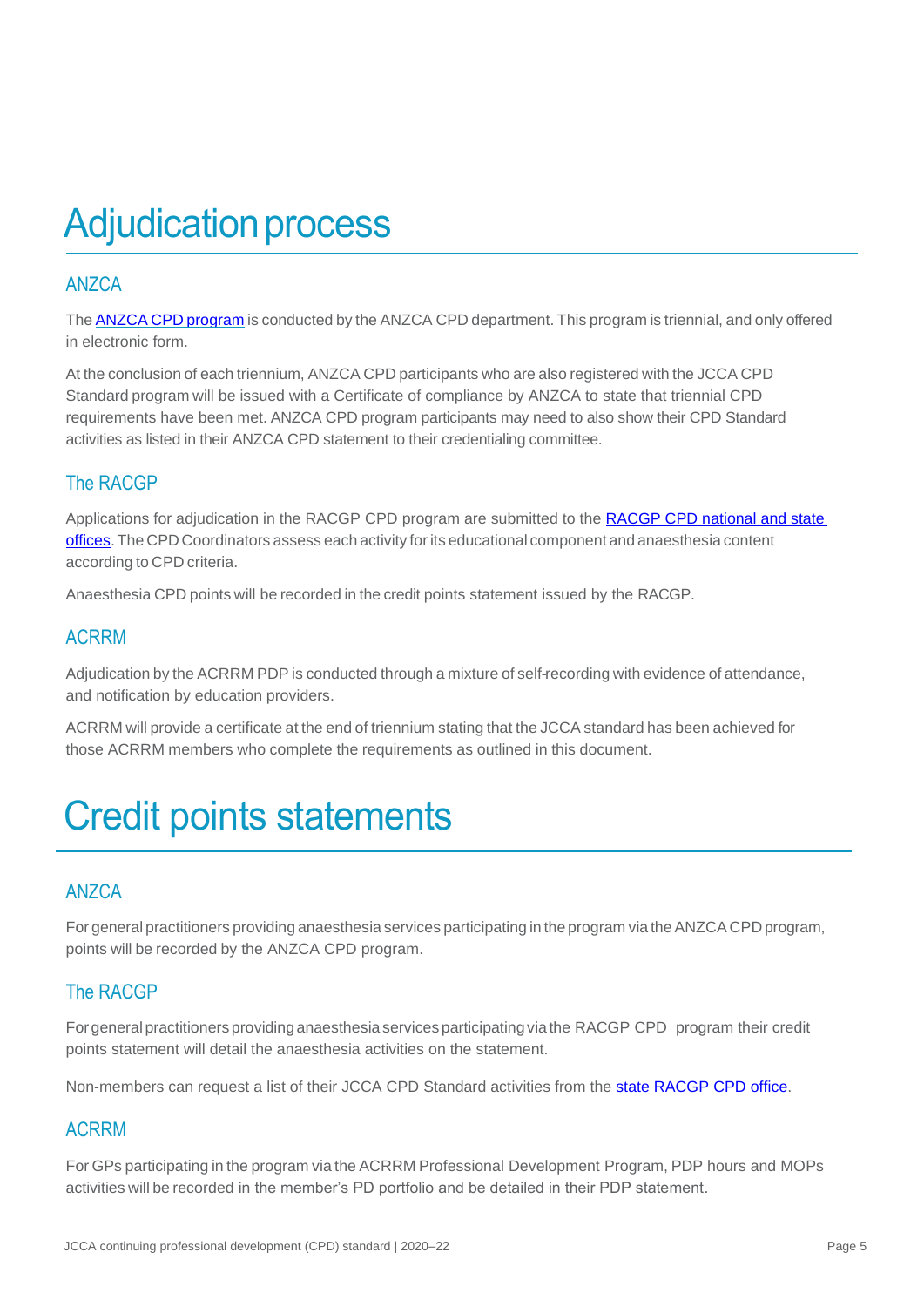

## <span id="page-7-0"></span>Privacy considerations

#### <span id="page-7-1"></span>**Declaration**

The information provided to the JCCA by a general practitioner providing anaesthesia services is subject to privacy legislation and will not be used for any purpose other than reporting CPD Standard participation and reporting on anaesthesia points between the GP's preferred provider (the Australian and New Zealand College of Anaesthetists (ANZCA), The Royal Australian College of General Practitioners (RACGP) or the Australian College of Rural and Remote Medicine (ACRRM)) and the JCCA.

If a request is received from a GP in writing, the JCCA can provide information on participation to an anaesthesia locum service.

## **References**

- Curriculum for general practitioner anaesthesia sixth edition 2020
- Curriculum for general practitioner anaesthesia fifth edition 2018
- Curriculum statement in anaesthesia for advanced rural skills and advanced specialised training fourth edition 2010
- ANZCA policy document PS1: Recommendations on essential training for rural general practitioners in Australia proposing to administer anaesthesia – 2010. Melbourne: ANZCA, 2010
- JCCA CPD Standard 2017–19 triennium
- Maintenance of Professional Standards Program (MOPS) 2014-16 triennium
- Maintenance of Professional Standards Program (MOPS) 2011-13 triennium
- Maintenance of Professional Standards Program (MOPS) 2008–10 triennium
- Maintenance of Professional Standards Program (MOPS) 2005–07 triennium
- JCCA training curriculum: advanced rural skills curriculum statement in anaesthesia. Melbourne: JCCA, 2003.
- The RACGP national rural faculty training curriculum: anaesthetics advanced rural skills curriculum statement. The RACGP national rural faculty. Melbourne: RACGP, 1998
- Program for the maintenance of professional standards of GP anaesthetists, 1999 2001. Melbourne: JCCA, 1998.
- Guidelines for accreditation of GP anaesthetists. Melbourne: JCCA, 1995.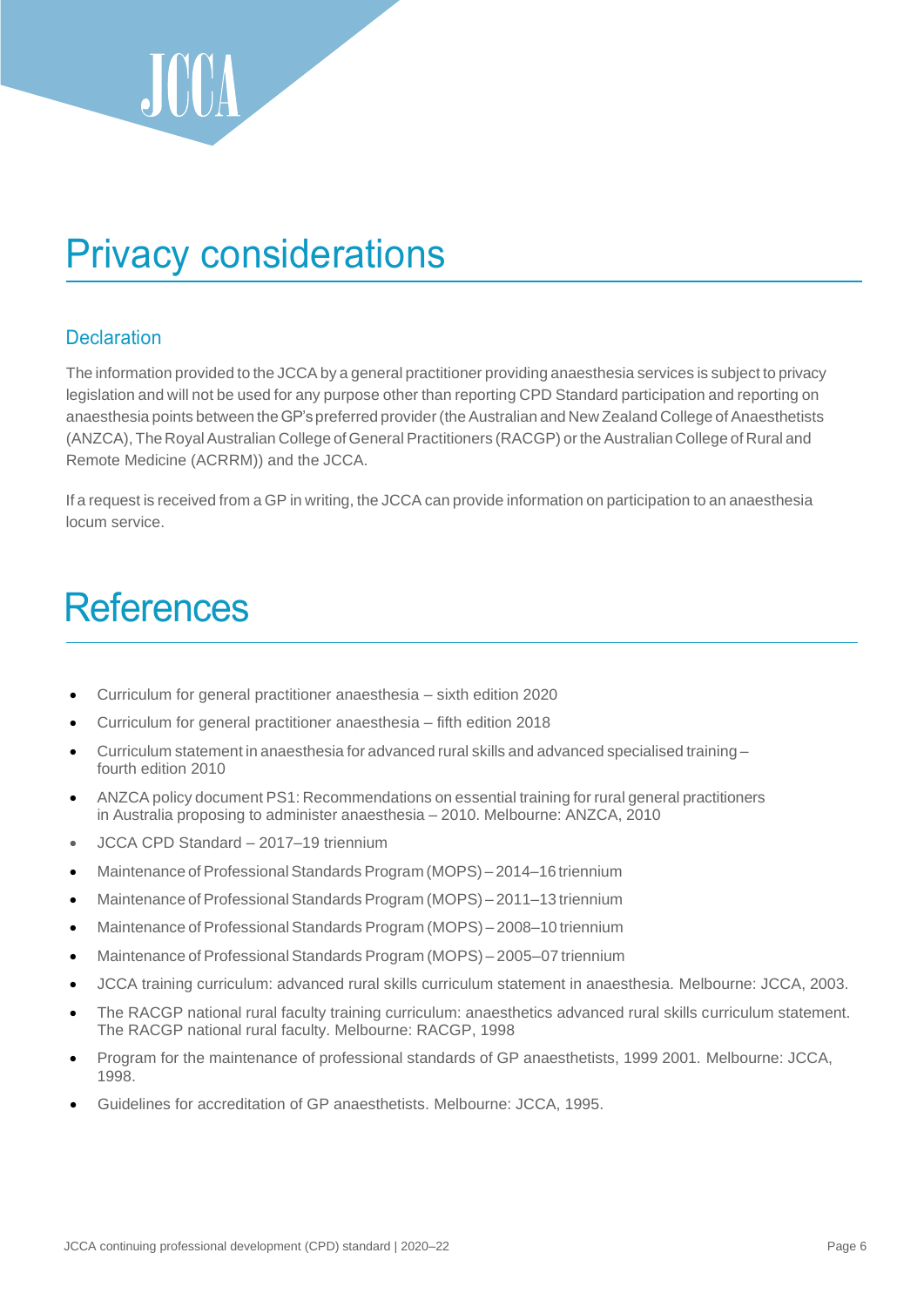## **Glossary**

| <b>ACRRM</b>     | Australian College of Rural and Remote Medicine                    |
|------------------|--------------------------------------------------------------------|
| <b>ALS</b>       | Advanced life support                                              |
| <b>ANZCA</b>     | Australian and New Zealand College of Anaesthetists                |
| <b>APLS</b>      | Advanced paediatric life support                                   |
| CA               | Clinical audit                                                     |
| <b>CPD</b>       | Continuing professional development                                |
| <b>CCrISP</b>    | Care of the critically ill surgical patient                        |
| <b>CPD</b>       | Continuing professional development                                |
| <b>EMAC</b>      | Effective management of anaesthetics crises                        |
| <b>EMST/ATLS</b> | Emergency management of severe trauma/advanced trauma life support |
| <b>JCCA</b>      | Joint Consultative Committee on Anaesthesia                        |
| <b>MOPS</b>      | Maintenance of Professional Standards                              |
| <b>PDP</b>       | Professional Development Program                                   |
| QI               | Quality improvement                                                |
| <b>RACGP</b>     | The Royal Australian College of General Practitioners              |
| <b>Rural GP</b>  | Rural general practitioner providing anaesthesia services          |
| <b>SCA</b>       | Supervised clinical attachment                                     |